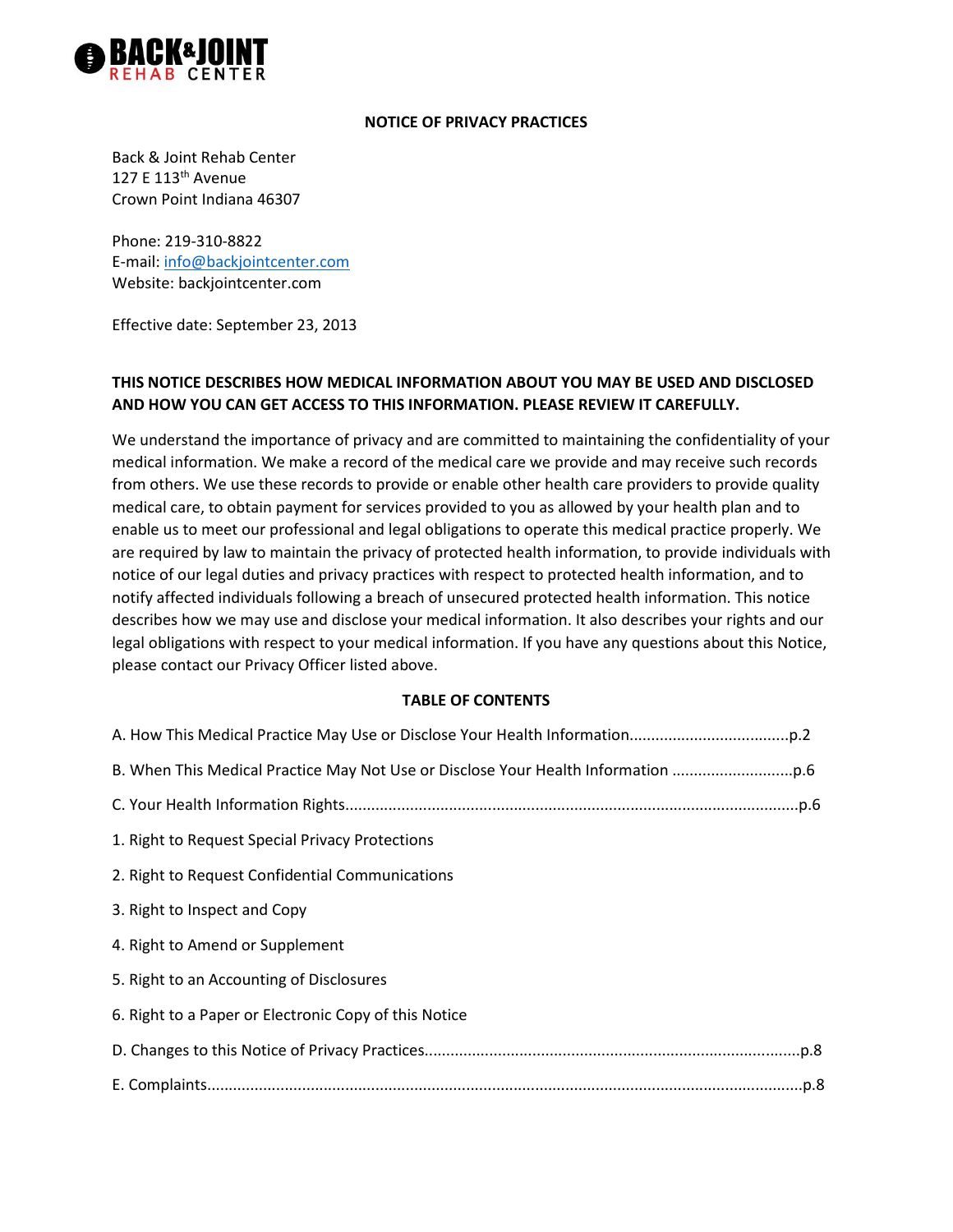

#### **A. How This Medical Practice May Use or Disclose Your Health Information**

This medical practice collects health information about you and stores it in a chart [and on a computer] [and in an electronic health record/personal health record]. This is your medical record. The medical record is the property of this medical practice, but the information in the medical record belongs to you. The law permits us to use or disclose your health information for the following purposes:

1. Treatment. We use medical information about you to provide your medical care. We disclose medical information to our employees and others who are involved in providing the care you need. For example, we may share your medical information with other physicians or other health care providers who will provide services that we do not provide. Or we may share this information with a pharmacist who needs it to dispense a prescription to you, or a laboratory that performs a test. We may also disclose medical information to members of your family or others who can help you when you are sick or injured, or after you die.

2. Payment. We use and disclose medical information about you to obtain payment for the services we provide. For example, we give your health plan the information it requires before it will pay us. We may also disclose information to other health care providers to assist them in obtaining payment for services they have provided to you.

3. Health Care Operations. We may use and disclose medical information about you to operate this medical practice. For example, we may use and disclose this information to review and improve the quality of care we provide, or the competence and qualifications of our professional staff. Or we may use and disclose this information to get your health plan to authorize services or referrals. We may also use and disclose this information as necessary for medical reviews, legal services and audits, including fraud and abuse detection and compliance programs and business planning and management. We may also share your medical information with our "business associates," such as our billing service, that perform administrative services for us. We have a written contract with each of these business associates that contains terms requiring them and their subcontractors to protect the confidentiality and security of your protected health information. We may also share your information with other health care providers, health care clearinghouses or health plans that have a relationship with you, when they request this information to help them with their quality assessment and improvement activities, their patient-safety activities, their population-based efforts to improve health or reduce health care costs, their protocol development, case management or care-coordination activities, their review of competence, qualifications and performance of health care professionals, their training programs, their accreditation, certification or licensing activities, or their health care fraud and abuse detection and compliance efforts. [Participants in organized health care arrangements only should add: We may also share medical information about you with the other health care providers, health care clearinghouses and health plans that participate with us in "organized health care arrangements" (OHCAs) for any of the OHCAs' health care operations. OHCAs include hospitals, physician organizations, health plans, and other entities which collectively provide health care services. A listing of the OHCAs we participate in is available from the Privacy Official.]

4. [Optional]: Appointment Reminders. We may use and disclose medical information to contact and remind you about appointments. If you are not home, we may leave this information on your answering machine or in a message left with the person answering the phone.]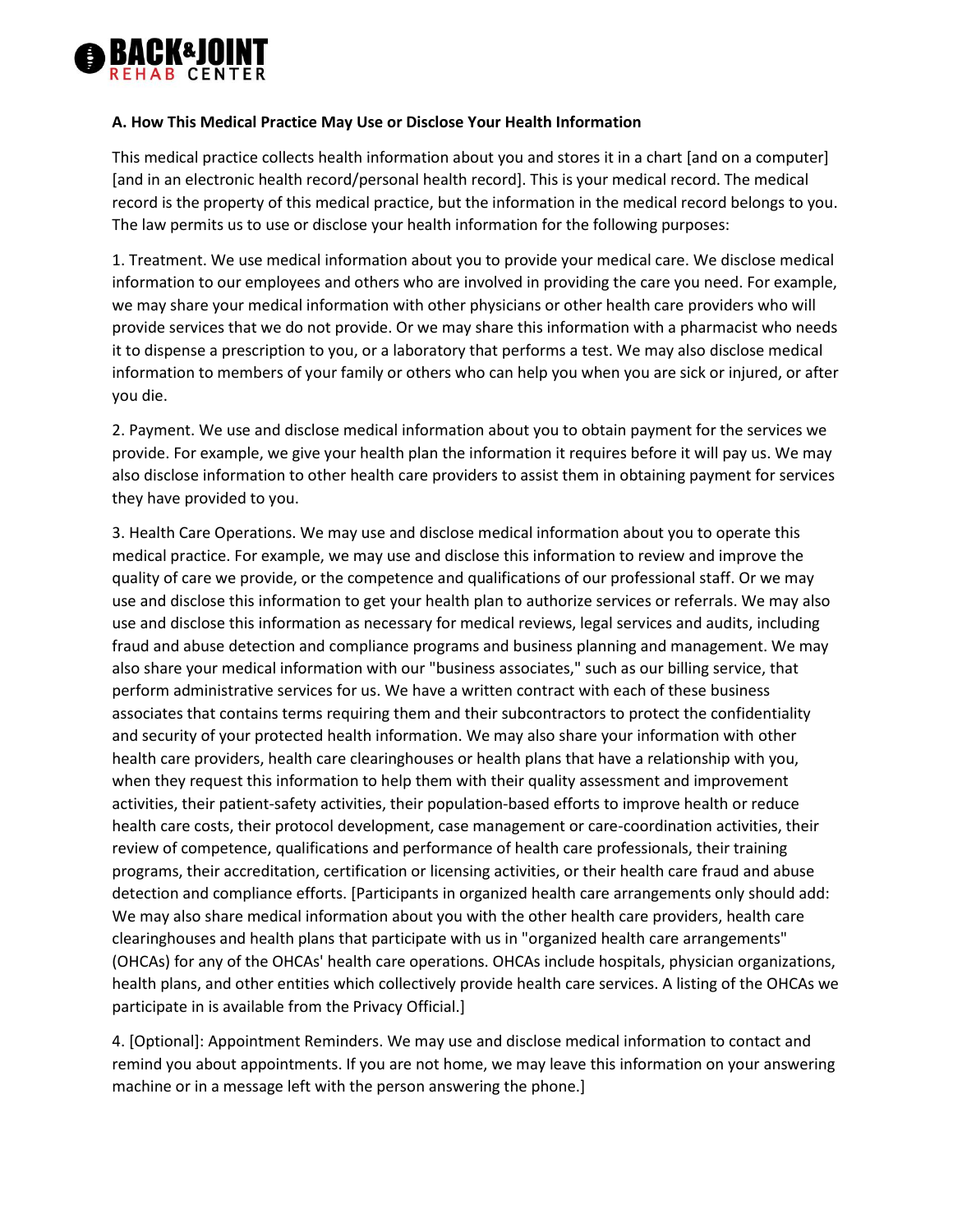

5. Sign In Sheet. We may use and disclose medical information about you by having you sign in when you arrive at our office. We may also call out your name when we are ready to see you.

6. Notification and Communication With Family. We may disclose your health information to notify or assist in notifying a family member, your personal representative or another person responsible for your care about your location, your general condition or, unless you had instructed us otherwise, in the event of your death. In the event of a disaster, we may disclose information to a relief organization so that they may coordinate these notification efforts. We may also disclose information to someone who is involved with your care or helps pay for your care. If you are able and available to agree or object, we will give you the opportunity to object prior to making these disclosures, although we may disclose this information in a disaster even over your objection if we believe it is necessary to respond to the emergency circumstances. If you are unable or unavailable to agree or object, our health professionals will use their best judgment in communication with your family and others.

7. Marketing. Provided we do not receive any payment for making these communications, we may contact you to give you information about products or services related to your treatment, case management or care coordination, or to direct or recommend other treatments, therapies, health care providers or settings of care that may be of interest to you. We may similarly describe products or services provided by this practice and tell you which health plans this practice participates in. We may also encourage you to maintain a healthy lifestyle and get recommended tests, participate in a disease management program, provide you with small gifts, tell you about government sponsored health programs or encourage you to purchase a product or service when we see you, for which we may be paid. Finally, we may receive compensation which covers our cost of reminding you to take and refill your medication, or otherwise communicate about a drug or biologic that is currently prescribed for you. We will not otherwise use or disclose your medical information for marketing purposes or accept any payment for other marketing communications without your prior written authorization. The authorization will disclose whether we receive any compensation for any marketing activity you authorize, and we will stop any future marketing activity to the extent you revoke that authorization.

8. Sale of Health Information. We will not sell your health information without your prior written authorization. The authorization will disclose that we will receive compensation for your health information if you authorize us to sell it, and we will stop any future sales of your information to the extent that you revoke that authorization.

9. Required by Law. As required by law, we will use and disclose your health information, but we will limit our use or disclosure to the relevant requirements of the law. When the law requires us to report abuse, neglect or domestic violence, or respond to judicial or administrative proceedings, or to law enforcement officials, we will further comply with the requirement set forth below concerning those activities.

10. Public Health. We may, and are sometimes required by law, to disclose your health information to public health authorities for purposes related to: preventing or controlling disease, injury or disability; reporting child, elder or dependent adult abuse or neglect; reporting domestic violence; reporting to the Food and Drug Administration problems with products and reactions to medications; and reporting disease or infection exposure. When we report suspected elder or dependent adult abuse or domestic violence, we will inform you or your personal representative promptly unless in our best professional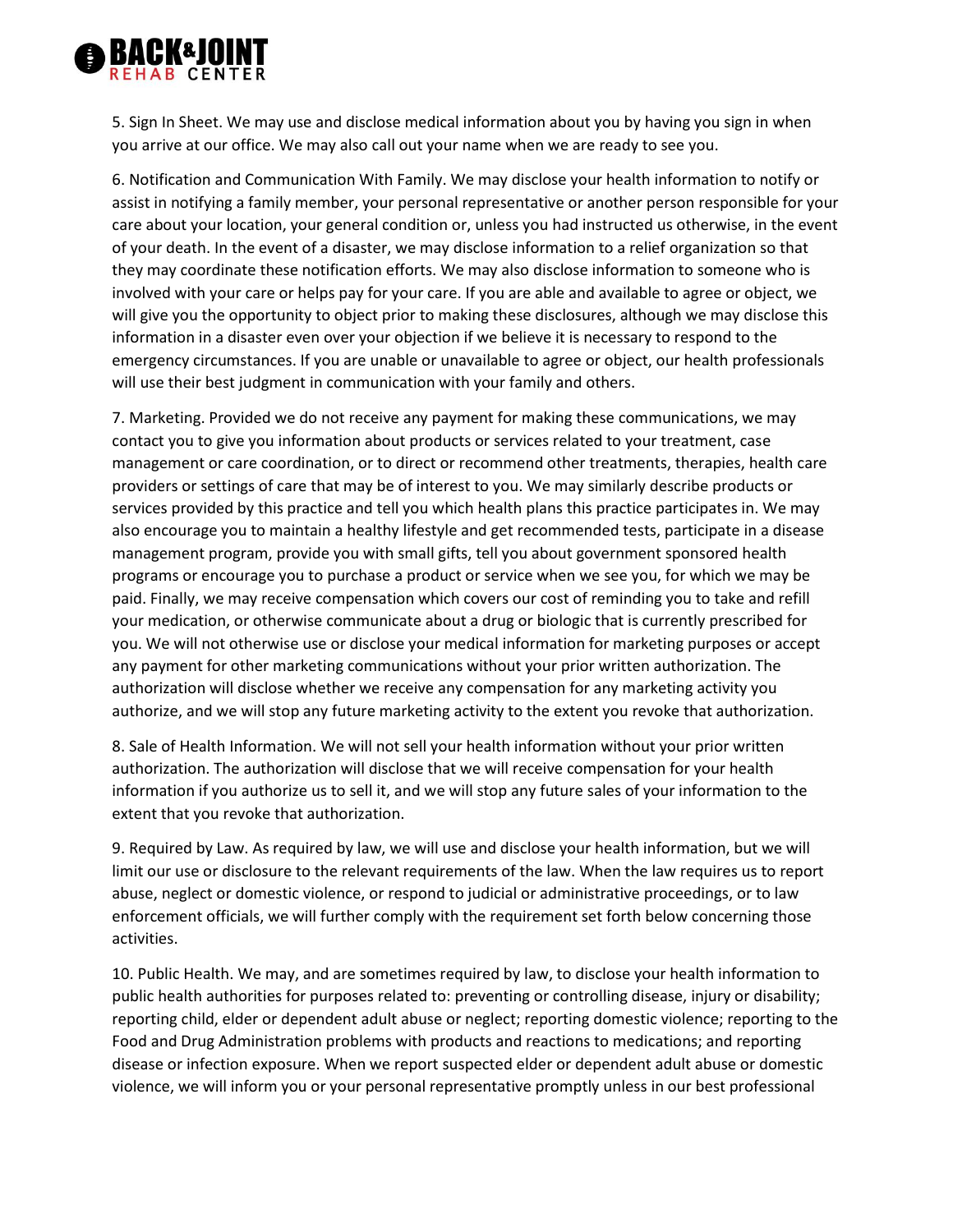

judgment, we believe the notification would place you at risk of serious harm or would require informing a personal representative we believe is responsible for the abuse or harm.

11. Health Oversight Activities. We may, and are sometimes required by law, to disclose your health information to health oversight agencies during the course of audits, investigations, inspections, licensure and other proceedings, subject to the limitations imposed by law.

12. Judicial and Administrative Proceedings. We may, and are sometimes required by law, to disclose your health information in the course of any administrative or judicial proceeding to the extent expressly authorized by a court or administrative order. We may also disclose information about you in response to a subpoena, discovery request or other lawful process if reasonable efforts have been made to notify you of the request and you have not objected, or if your objections have been resolved by a court or administrative order.

13. Law Enforcement. We may, and are sometimes required by law, to disclose your health information to a law enforcement official for purposes such as identifying or locating a suspect, fugitive, material witness or missing person, complying with a court order, warrant, grand jury subpoena and other law enforcement purposes.

14. Coroners. We may, and are often required by law, to disclose your health information to coroners in connection with their investigations of deaths.

15. Organ or Tissue Donation. We may disclose your health information to organizations involved in procuring, banking or transplanting organs and tissues.

16. Public Safety. We may, and are sometimes required by law, to disclose your health information to appropriate persons in order to prevent or lessen a serious and imminent threat to the health or safety of a particular person or the general public.

17. Proof of Immunization. We will disclose proof of immunization to a school that is required to have it before admitting a student where you have agreed to the disclosure on behalf of yourself or your dependent.

18. Specialized Government Functions. We may disclose your health information for military or national security purposes or to correctional institutions or law enforcement officers that have you in their lawful custody.

19. Workers' Compensation. We may disclose your health information as necessary to comply with workers' compensation laws. For example, to the extent your care is covered by workers' compensation, we will make periodic reports to your employer about your condition. We are also required by law to report cases of occupational injury or occupational illness to the employer or workers' compensation insurer.

20. Change of Ownership. In the event that this medical practice is sold or merged with another organization, your health information/record will become the property of the new owner, although you will maintain the right to request that copies of your health information be transferred to another physician or medical group.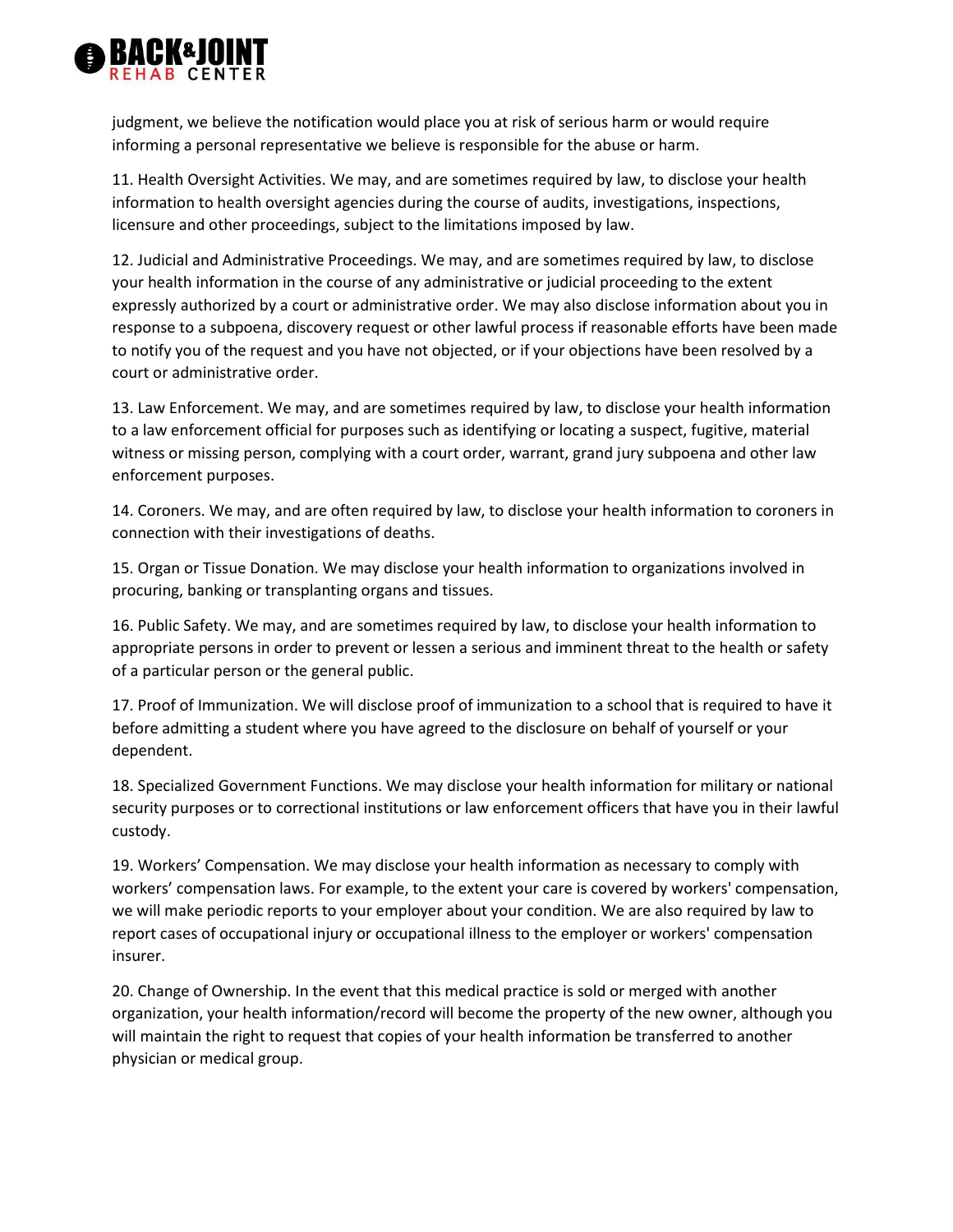

21. Breach Notification. In the case of a breach of unsecured protected health information, we will notify you as required by law. If you have provided us with a current e-mail address, we may use e-mail to communicate information related to the breach. In some circumstances our business associate may provide the notification. We may also provide notification by other methods as appropriate. [Note: Only use e-mail notification if you are certain it will not contain PHI and it will not disclose inappropriate information. For example if your email address is "digestivediseaseassociates.com" an e-mail sent with this address could, if intercepted, identify the patient and their condition.] [Add the following three activities, or any of the three, if the organization engages or intends to engage in these activities.]

22. Psychotherapy Notes. We will not use or disclose your psychotherapy notes without your prior written authorization except for the following: 1) use by the originator of the notes for your treatment, 2) for training our staff, students and other trainees, 3) to defend ourselves if you sue us or bring some other legal proceeding, 4) if the law requires us to disclose the information to you or the Secretary of HHS or for some other reason, 5) in response to health oversight activities concerning your psychotherapist, 6) to avert a serious and imminent threat to health or safety, or 7) to the coroner or medical examiner after you die. To the extent you revoke an authorization to use or disclose your psychotherapy notes, we will stop using or disclosing these notes.

23. Research. We may disclose your health information to researchers conducting research with respect to which your written authorization is not required as approved by an Institutional Review Board or privacy board, in compliance with governing law.

24. Fundraising. We may use or disclose your demographic information in order to contact you for our fundraising activities. For example, we may use the dates that you received treatment, the department of service, your treating physician, outcome information and health insurance status to identify individuals that may be interested in participating in fundraising activities. If you do not want to receive these materials, notify the Privacy Officer listed at the top of this Notice of Privacy Practices and we will stop any further fundraising communications. Similarly, you should notify the Privacy Officer if you decide you want to start receiving these solicitations again.

#### **B. When This Medical Practice May Not Use or Disclose Your Health Information**

Except as described in this Notice of Privacy Practices, this medical practice will, consistent with its legal obligations, not use or disclose health information which identifies you without your written authorization. If you do authorize this medical practice to use or disclose your health information for another purpose, you may revoke your authorization in writing at any time.

#### **C. Your Health Information Rights**

1. Right to Request Special Privacy Protections. You have the right to request restrictions on certain uses and disclosures of your health information by a written request specifying what information you want to limit, and what limitations on our use or disclosure of that information you wish to have imposed. If you tell us not to disclose information to your commercial health plan concerning health care items or services for which you paid for in full out-of-pocket, we will abide by your request, unless we must disclose the information for treatment or legal reasons. We reserve the right to accept or reject any other request, and will notify you of our decision.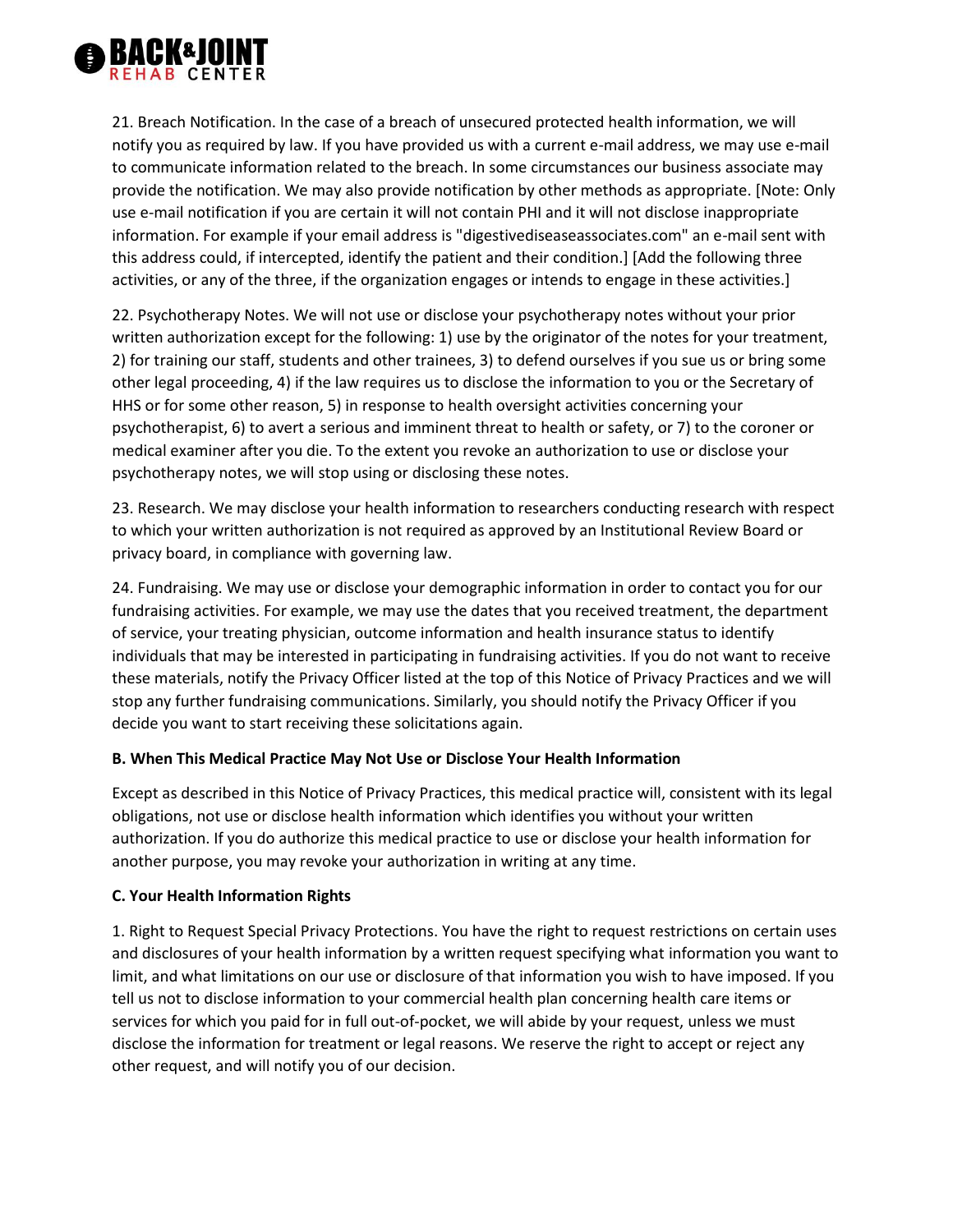

2. Right to Request Confidential Communications. You have the right to request that you receive your health information in a specific way or at a specific location. For example, you may ask that we send information to a particular e-mail account or to your work address. We will comply with all reasonable requests submitted in writing which specify how or where you wish to receive these communications.

3. Right to Inspect and Copy. You have the right to inspect and copy your health information, with limited exceptions. To access your medical information, you must submit a written request detailing what information you want access to, whether you want to inspect it or get a copy of it, and if you want a copy, your preferred form and format. We will provide copies in your requested form and format if it is readily producible, or we will provide you with an alternative format you find acceptable, or if we can't agree and we maintain the record in an electronic format, your choice of a readable electronic or hardcopy format. We will also send a copy to any other person you designate in writing. We will charge a reasonable fee which covers our costs for labor, supplies, postage, and if requested and agreed to in advance, the cost of preparing an explanation or summary. We may deny your request under limited circumstances. If we deny your request to access your child's records or the records of an incapacitated adult you are representing because we believe allowing access would be reasonably likely to cause substantial harm to the patient, you will have a right to appeal our decision. If we deny your request to access your psychotherapy notes, you will have the right to have them transferred to another mental health professional.

4. Right to Amend or Supplement. You have a right to request that we amend your health information that you believe is incorrect or incomplete. You must make a request to amend in writing, and include the reasons you believe the information is inaccurate or incomplete. We are not required to change your health information, and will provide you with information about this medical practice's denial and how you can disagree with the denial. We may deny your request if we do not have the information, if we did not create the information (unless the person or entity that created the information is no longer available to make the amendment), if you would not be permitted to inspect or copy the information at issue, or if the information is accurate and complete as is. If we deny your request, you may submit a written statement of your disagreement with that decision, and we may, in turn, prepare a written rebuttal. All information related to any request to amend will be maintained and disclosed in conjunction with any subsequent disclosure of the disputed information.

5. Right to an Accounting of Disclosures. You have a right to receive an accounting of disclosures of your health information made by this medical practice, except that this medical practice does not have to account for the disclosures provided to you or pursuant to your written authorization, or as described in paragraphs 1 (treatment), 2 (payment), 3 (health care operations), 6 (notification and communication with family) and 18 (specialized government functions) of Section A of this Notice of Privacy Practices or disclosures for purposes of research or public health which exclude direct patient identifiers, or which are incident to a use or disclosure otherwise permitted or authorized by law, or the disclosures to a health oversight agency or law enforcement official to the extent this medical practice has received notice from that agency or official that providing this accounting would be reasonably likely to impede their activities.

6. Right to a Paper or Electronic Copy of this Notice. You have a right to notice of our legal duties and privacy practices with respect to your health information, including a right to a paper copy of this Notice of Privacy Practices, even if you have previously requested its receipt by e-mail. If you would like to have